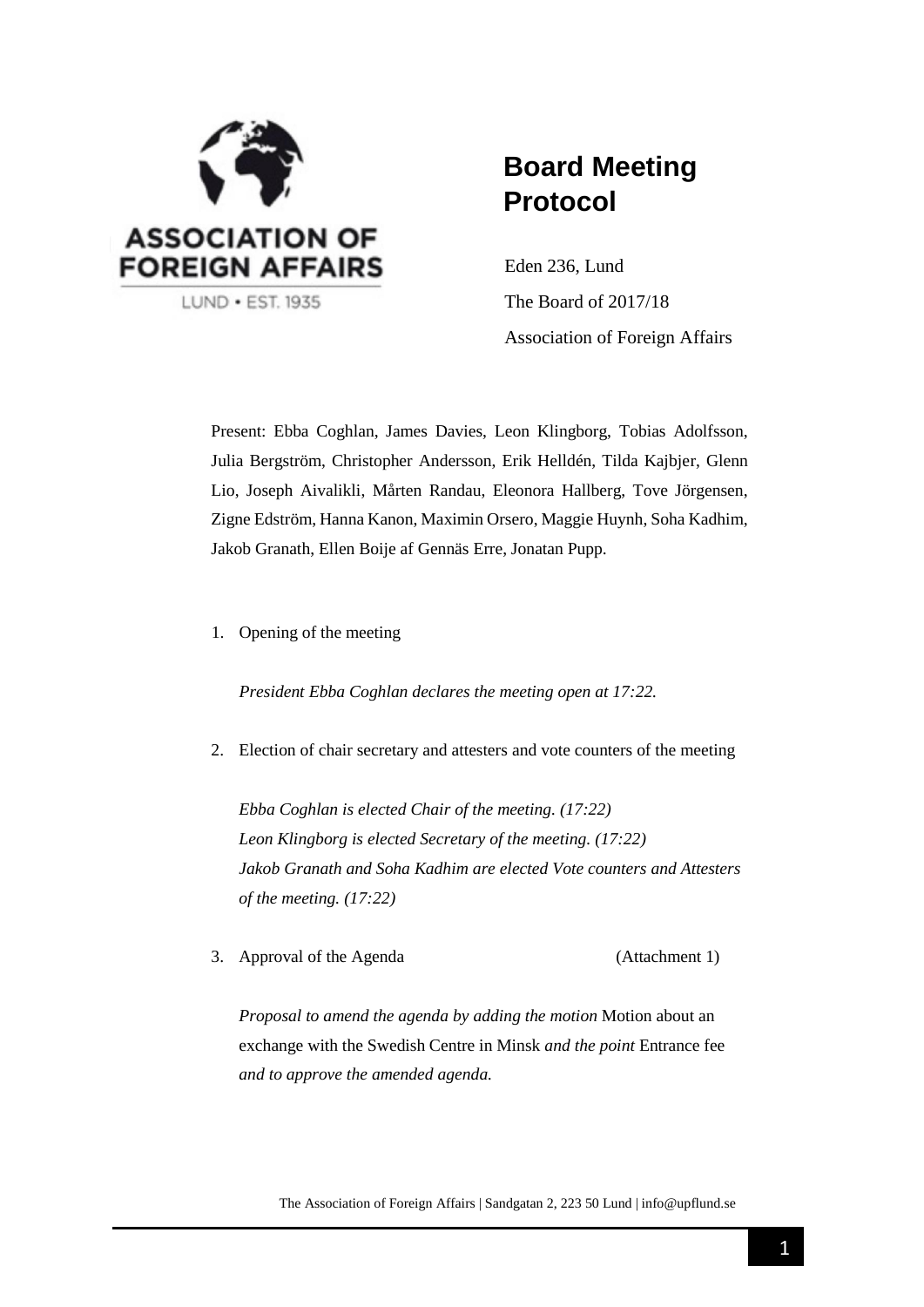*Passed by acclamation. (17:26)*

4. Presidium reporting

#### Presidents

- *- Application for the Folke Bernadotte grant is sent in.*
- *- UFS Annual Meeting coming up, Julia Bergström and Ebba Coghlan will go.*
- *- All committees should start study circles to get money from the Folkuniversitetet grant.*

#### Secretary

- *Secretary Leon Klingborg encourage board members to notify when they want an event included in the newsletter.*

## UFS Representative

- *There has been a PC decision to let the administrator do a trip, visiting all UFS member associations.*
- *The President and the Vice President of UFS will participate in the Folk och försvar weekend in Sälen.*
- *The workshop with the Board and the board of UF Malmö is coming up.*
- *UFS is looking for project coordinators for Almedalen.*
- *The first UFS Newsletter has been sent out.*
- *UFS are looking for people to film at the convention.*
- *Between the 23rd and 29th November the Board will manage the UFS Instagram.*
- *The policy competition with the British Embassy is over, UPF was represented in the finals.*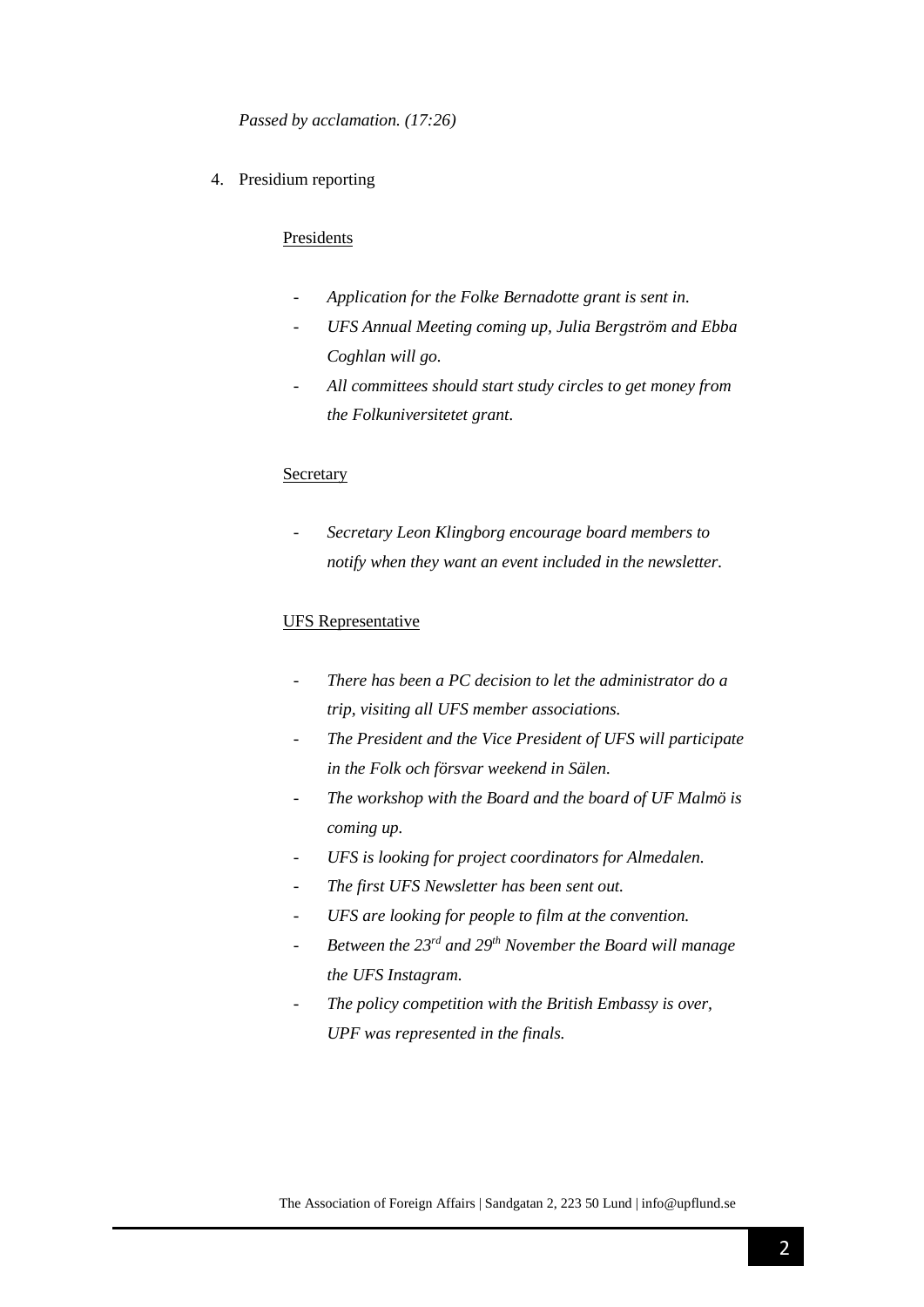- *UFS Representative Julia Bergström wish to include more information about UFS on UPF´s Website.*

#### **Treasurer**

- *Treasurer Tobias Adolfsson stresses the importance of new members sending their payment to the right swish number when signing up.*

## Head of IT

- *Head of IT Christopher Andersson informs the Board that the work with the website is continuing and moving forward.*
- 5. Election of Head of Radio Committee and Deputy Board Member (Attachmen 2)

*Anna Bernhardsson has applied for the position.*

*The Election Committee nominates Anna Bernhardsson for the position as Editor-in-Chief of the Perspective Radio and Deputy Board Member.*

*Discussion in the board about the candidate. End of debate. (17:42)*

*Proposal to Elect Anna Bernhardsson as Editor-in-Chief of the Perspective Radio and Deputy Board Member. Passed by acclamation. (17:42)*

6. Election of Social Media Coordinator (Attachments 3 and 4)

*Lisen Ehlén and Rebecka Berggren have been interviewed for the position.*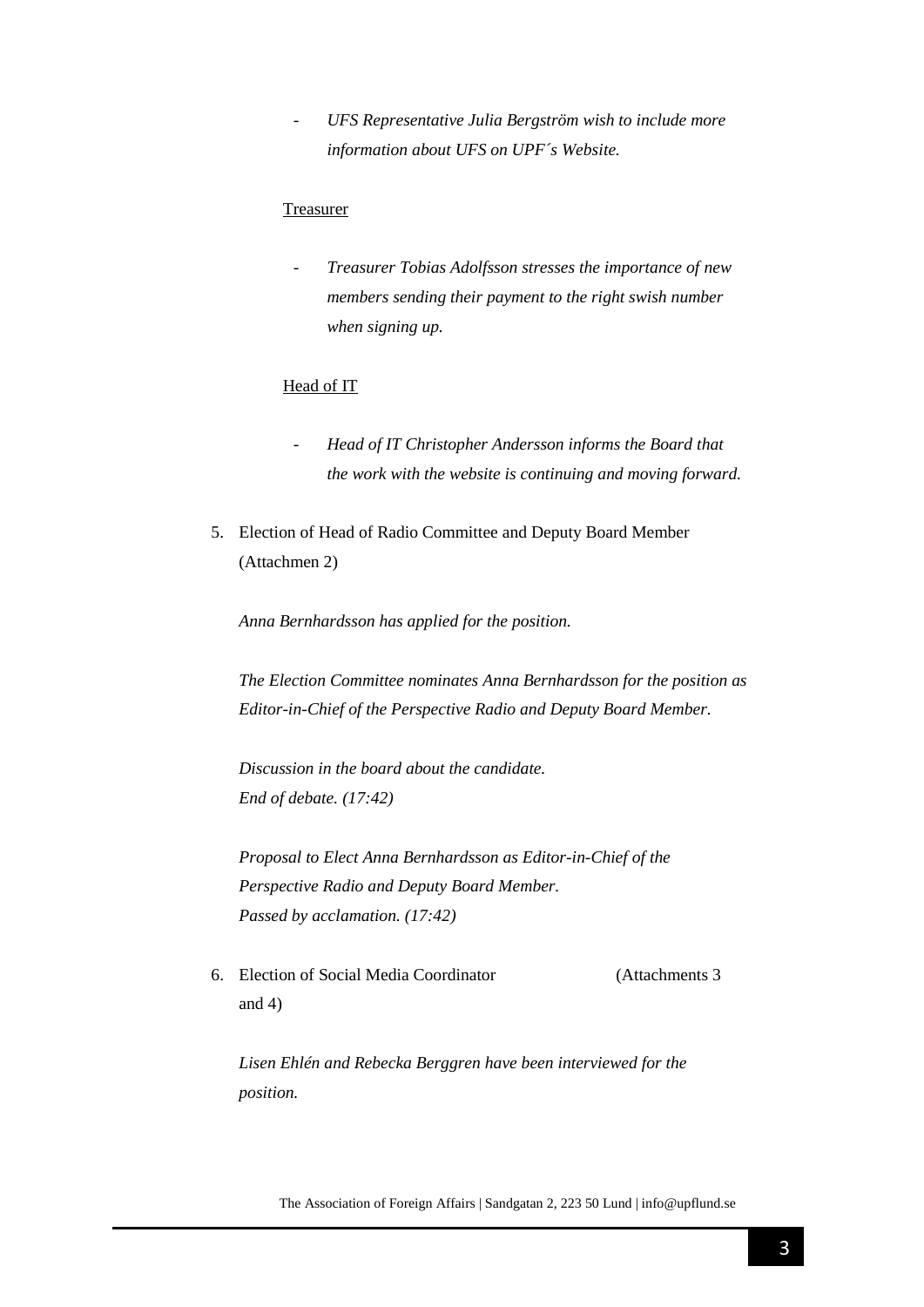*The Election Committee nominates Lisen Ehlén for the position as Social Media Coordinator for the Association of Foreign Affairs.*

*Discussion in the Board about the two candidates.*

*The Board votes between Lisen Ehlén and Rebecka Berggren in a closed vote. Twenty-One (21) Board Members are present. Six (6) abstained.*

*The Board elects Lisen Ehlén as Social Media Coordinators for the Association of Foreign Affairs. (18:15)*

7. Election of Official Photographer (Attachments 3 and 4)

*Qian Yang and Eric Hertz have been interviewed for the position.*

*The Election Committee nominates Eric Hertz for the position as Official Photographer for the Association of Foreign Affairs.*

*Discussion in the Board about the two candidates.*

*The Board votes between Eric Hertz and Qian Yang in a closed vote. Twenty-One (21) Board Members present. Four (4) abstained.*

*The Board elects Eric Hertz as Official Photographer for the Association of Foreign Affairs. (18:39)*

*(Break at 18:41)*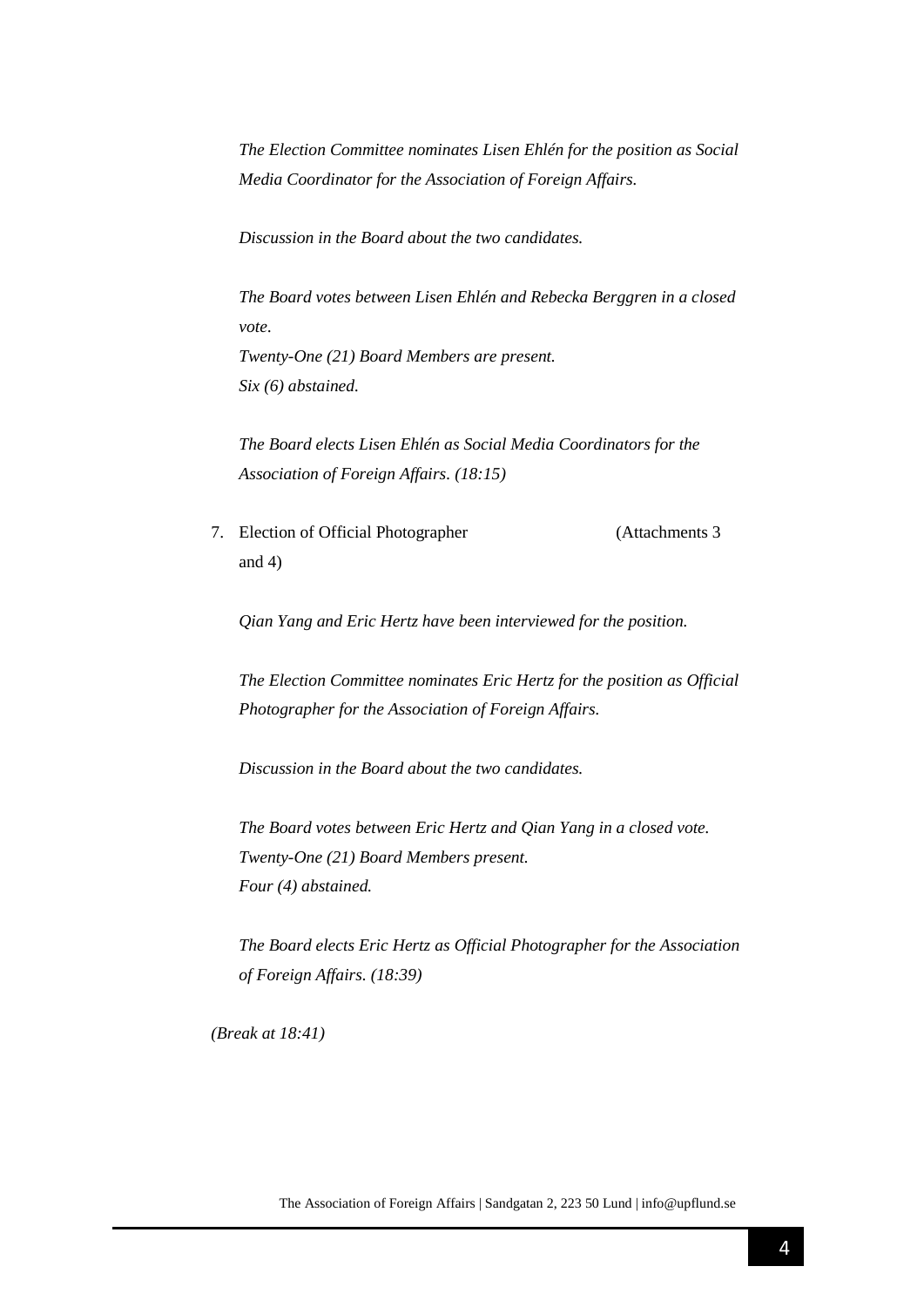*Glenn Lio leaves the meeting. (18:48) (Meeting declared open at 18:49.)*

8. Crisis Group

*Head of Lecture Ellen Boije af Gennäs Erre, Head of Travel Glenn Lio and Vice President James Davies have been suggested to be the Crisis Group.*

*Head of Activity Soha Kadhim, Deputy Head of Lecture Jonatan Pupp and Editor-in-chief of the Perspective Magazine Zigne Edström are also interested.*

*Discussion in the Board about the Crisis Group.*

*The Board thinks that at least Head of Travel Glenn Lio and one of the Presidents should be a part of the Crisis Group because of their respective positions.*

*Proposal to appoint Zigne Edström, Glenn Lio and James Davies as the the crisis group. Passed by acclamation. (19:28)*

#### 9. Senior Collegium / Alumni network

*Suggestion to start up the Senior Collegium as the Alumni network of UPF.*

*Disussion in the Board on possibilities for the Senior Collegium.*

*Leon Klingborg, Maximin Orsero, Maggie Huynh and Tove Jörgensen are interested in looking further in to the Senior Collegium.*

*Proposal to delegate the task of investigating the possibilities for the*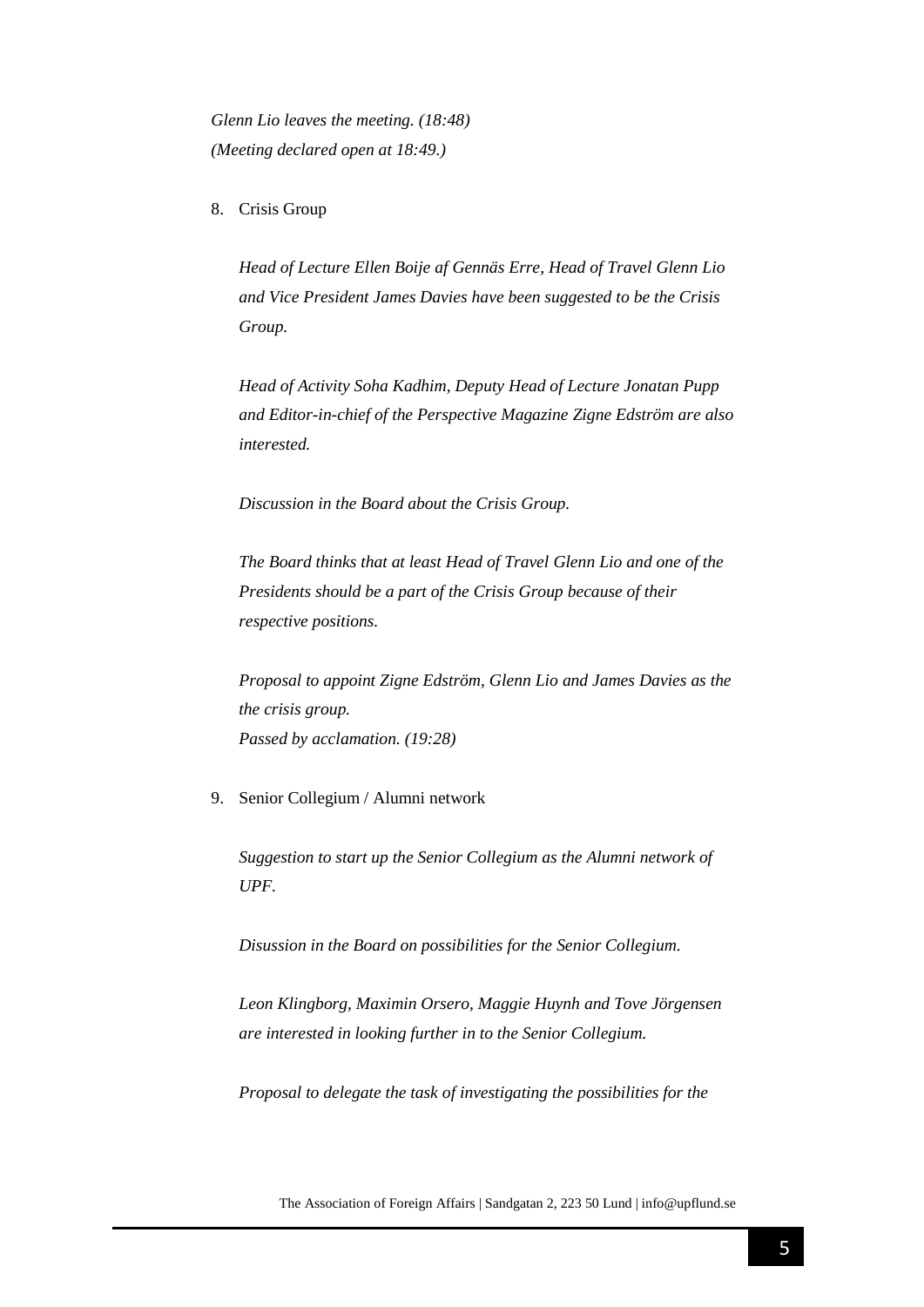*Senior Collegium to Leon Klingborg, Maximin Orsero, Maggie Huynh and Tove Jörgensen. Passed by acclamation. (19:33)*

10. The Project for the Board of 17/18

*The Budget for the Project of 17/18 is 9 000 Swedish Crowns (SEK).*

*Discussion on possible projects.*

*Suggestions include: A fund which members can apply for money for individual projects from. Starting up the Senior Collegium.* 

*The possibility of sending in motions on what the project should be communicated to members before the Board decide.*

- 11. Motions
	- *a)* Motion about an exchange with the Swedish Centre in Minsk (Attachments 5 and 6)

*The proposed exchange project is intended to be an exchange where students from UPF go to Belarus and later host students from Belarus.*

*Discussion in the Board about the motion.*

*Proposal to Initiate an exchange project between the Association of Foreign Affairs in Lund and the Swedish Centre in Minsk. Passed by acclamation. (19:56)*

*(Break at 19:57) (Meeting declared open at 20:12.)*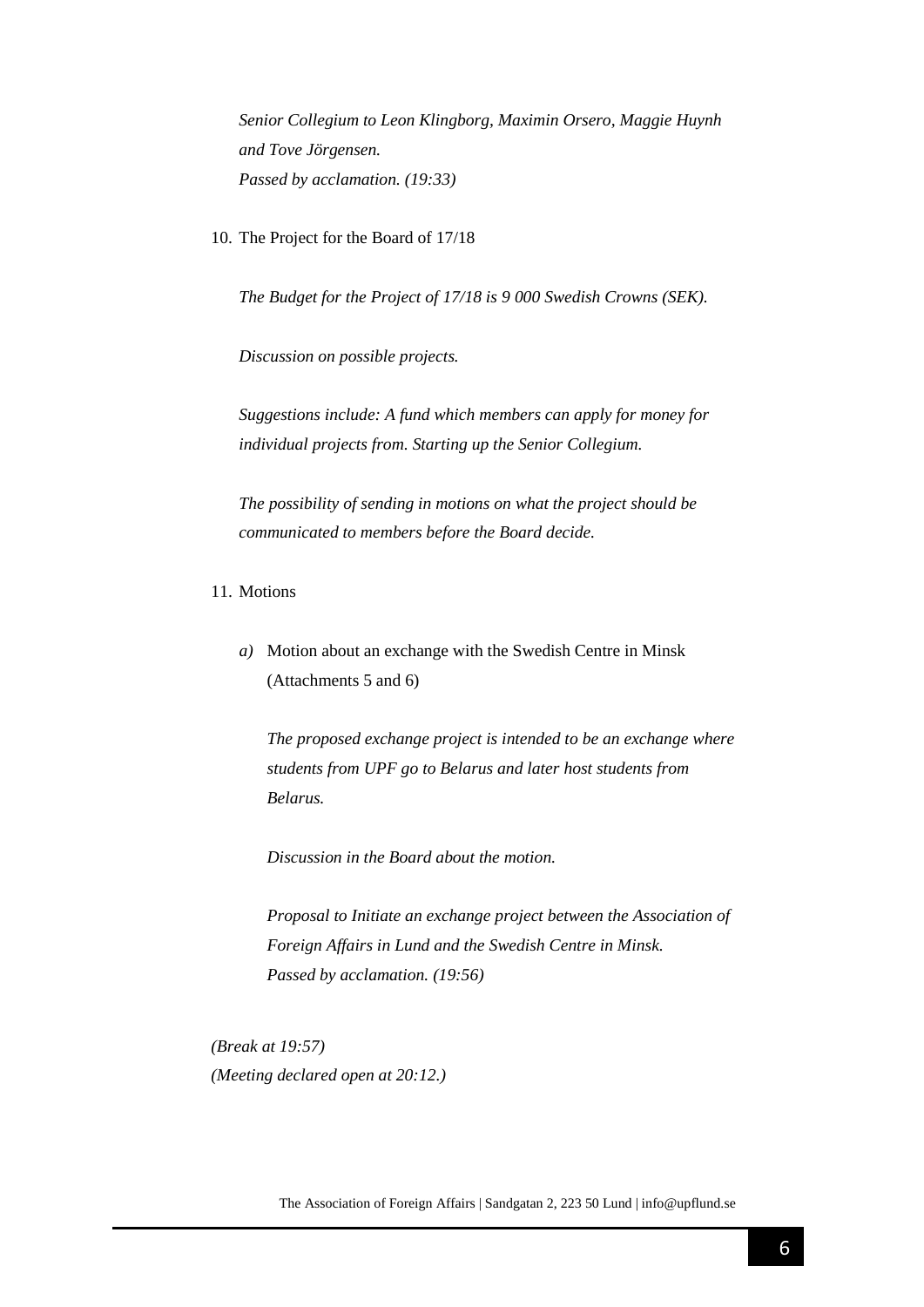#### 12. Committee reporting

## Magazine Committee

- *The first issue of The Perspective Magazine of the year 17/18 is soon ready to be published.*
- *A workshop with Webzine and Radio about writing, general journalistic work is being planned.*

## Radio Committee

- *Two live shows have been broadcasted so far.*
- *Committee work is going well.*
- *There is a problem with sharing the shows as podcasts which needs to be resolved.*
- *A show on nationalism is coming up.*

## Career Committee

- *The HR students which were supposed to nominate the participants of the prep-course and the mentorship program have proven to be hard to contact and the Career Committee might have to change how they nominate participants.*
- *Lund Diplomatic Club wants more cooperation with UPF.*

*Zigne Edström leaves the meeting. (20:21)*

- *- Olof Skoog, the Swedish ambassador to the United States will be a part of the prep-course and might hold a lecture and a prep-course for the Board as well.*
- *- The Career Committee needs at least another two people to hold seminars for the Prep Course.*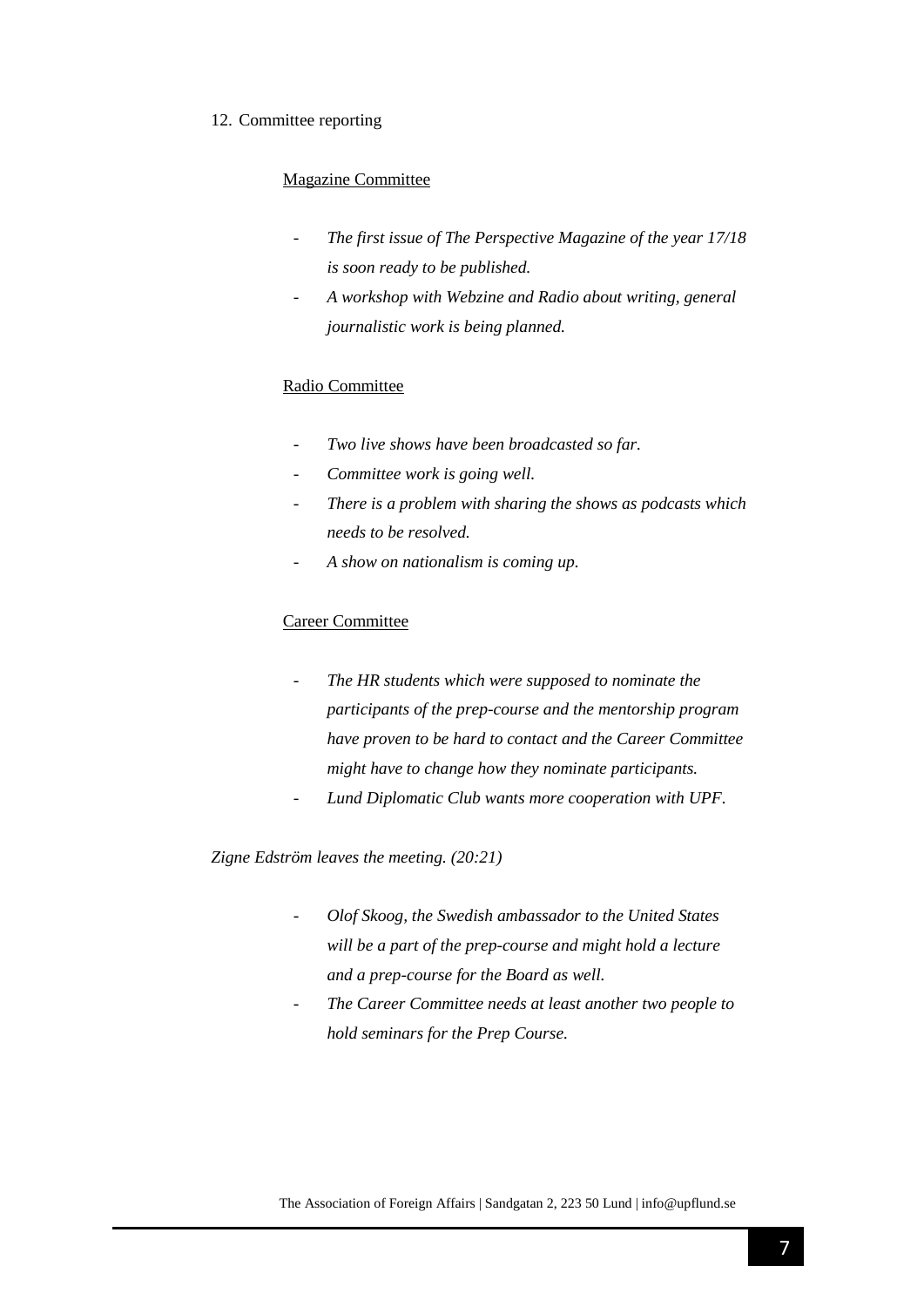## Activity Committee

- *The first sittning of the year will be held on the 21st of October.*
- *There is a Cooperation with the Department of Political Science together with LUPEF on arranging movie-nights.*
- *The next sittning will be held the 8 th of December.*
- *Suggestion to have dance lessons leading up to the Ball in May.*
- *A seminar with Solidaritetsorganisationen Afrikagruppen about sustainable development is being planned.*

#### Lecture Committee

- The committee has started working in project groups.
- *Attendance on the lectures have been satisfactory lately.*
- *There will be a closed lecture caped to 200 with the Israeli Deputy Ambassador to Sweden which we will have to advertise a bit differently because of security concerns from the lecturer.*
- *Raoul Wallenberg Institute is interested in working with other committees than just Lecture.*

#### PR Committee

- *The advertisement for the Lecture with the Israeli Ambassador will be advertised through a closed facebook event.*
- *Workshops about PR work are being planned.*
- *The Heads of PR encourage members to order advertisement as soon as possible. If requests are not on time the PR*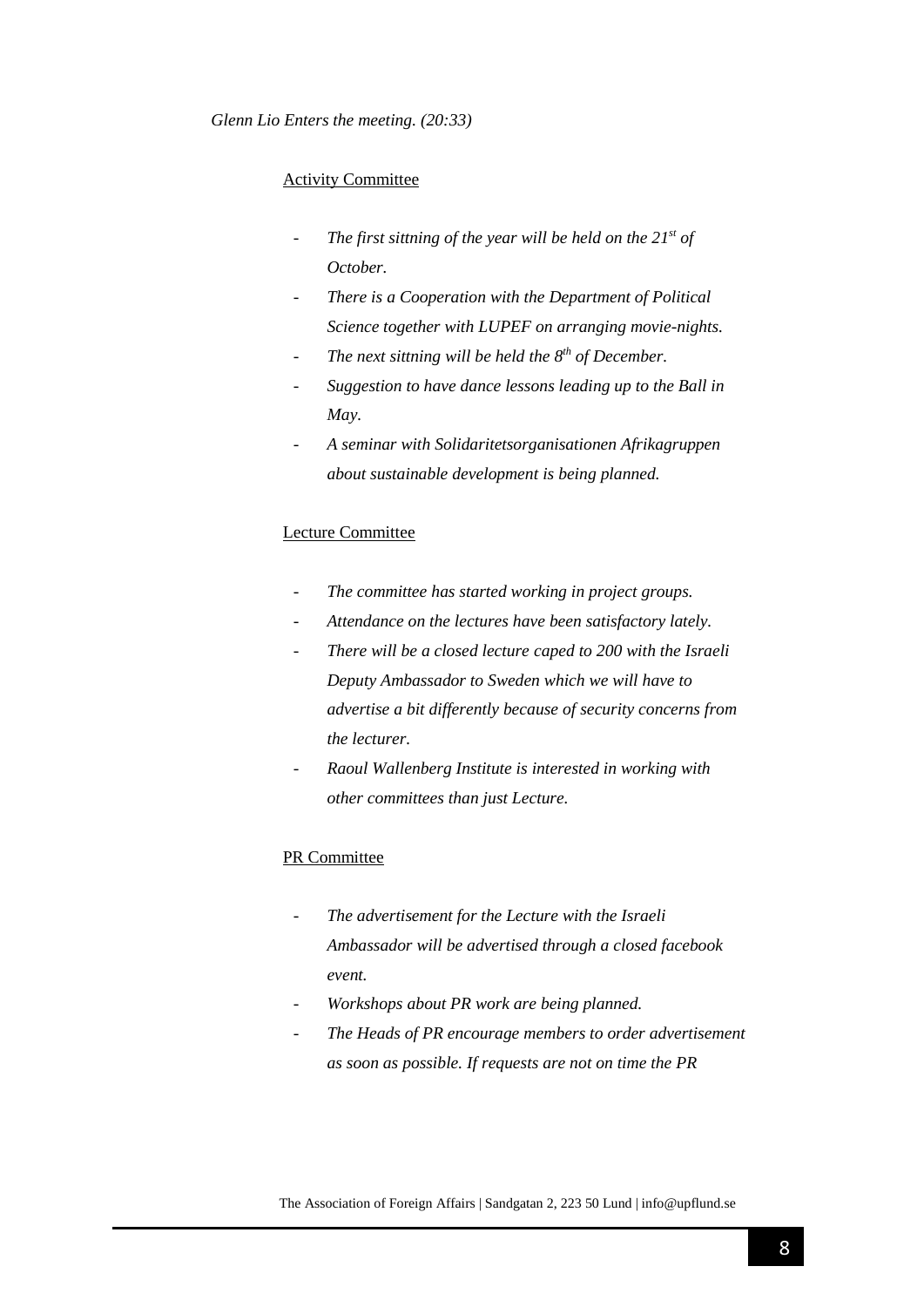*Committee will have to turn them down more frequently than have previously been done.* 

- *We now have the possibility of advertising events through the Studetlund online calendar.*

## Travel Committee

- *The Heads of Travel have started to have meetings with their newly put together committee.*
- *Contact with Taiwanese diplomatic representatives about the trip have continued.*

## Webzine Committee

- *Publishing is going well.*
- *Theme week "a brighter future" will be held soon.*
- *The Editors-in-Chief of The Perspective Webzine encourages Board Members to like Webzine´s articles on facebook*

## 13. Other points

a) Study Circles

*Already covered.*

b) Office Responsible

*Soha Kadhim might be interested in being Office Responsible.* 

c) The Blog

*The Blog will be focusing on active members and what they do in the committees.*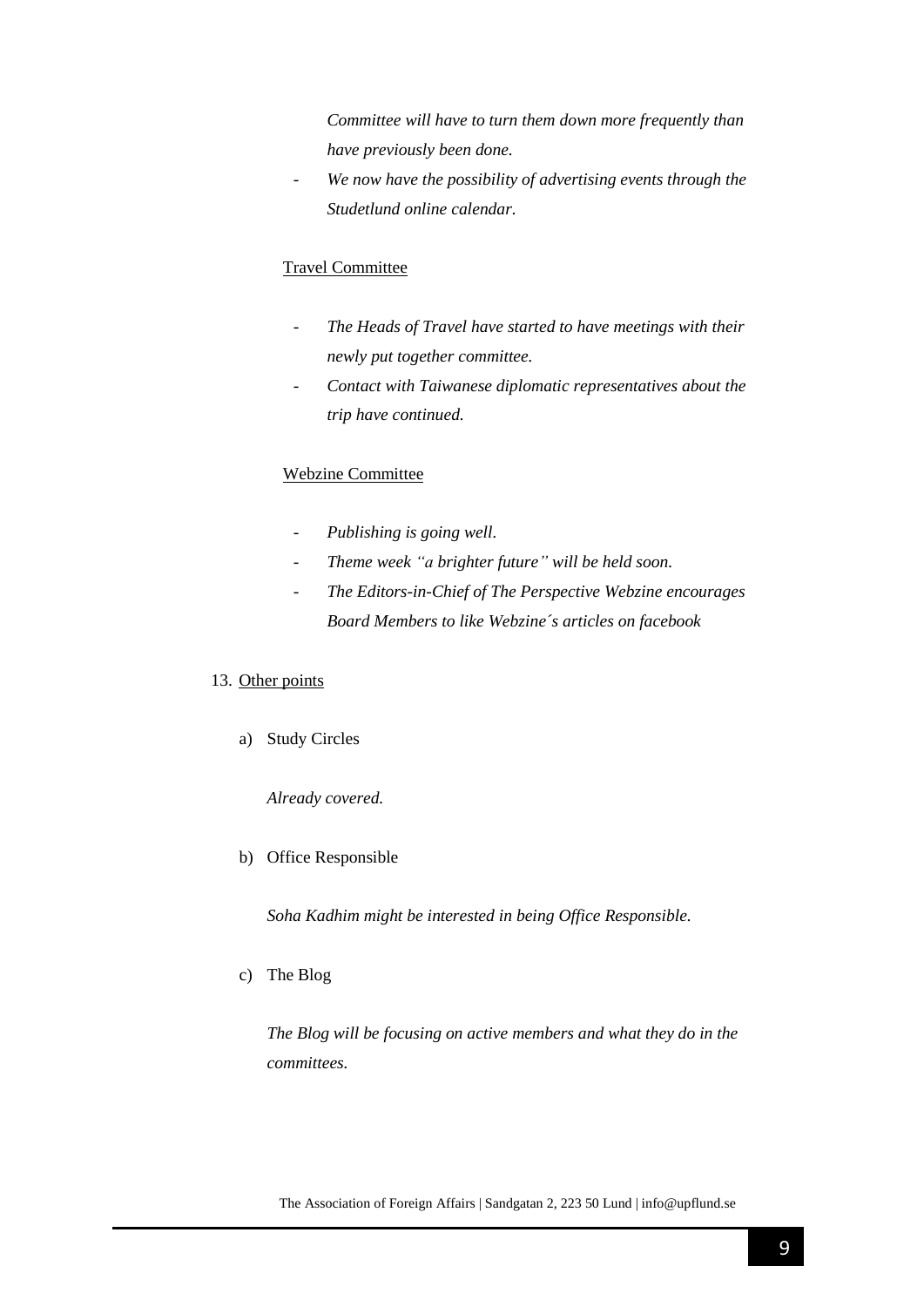## d) Entrance fee

*Will be discussed on another occasion.*

14. Confirmation of next board meeting

*President Ebba Coghlan informs the Board that the next board meeting will be held on November 16th* .

15. Meeting adjourned

*Chair Ebba Coghlan declares the meeting adjourned at 21:05.*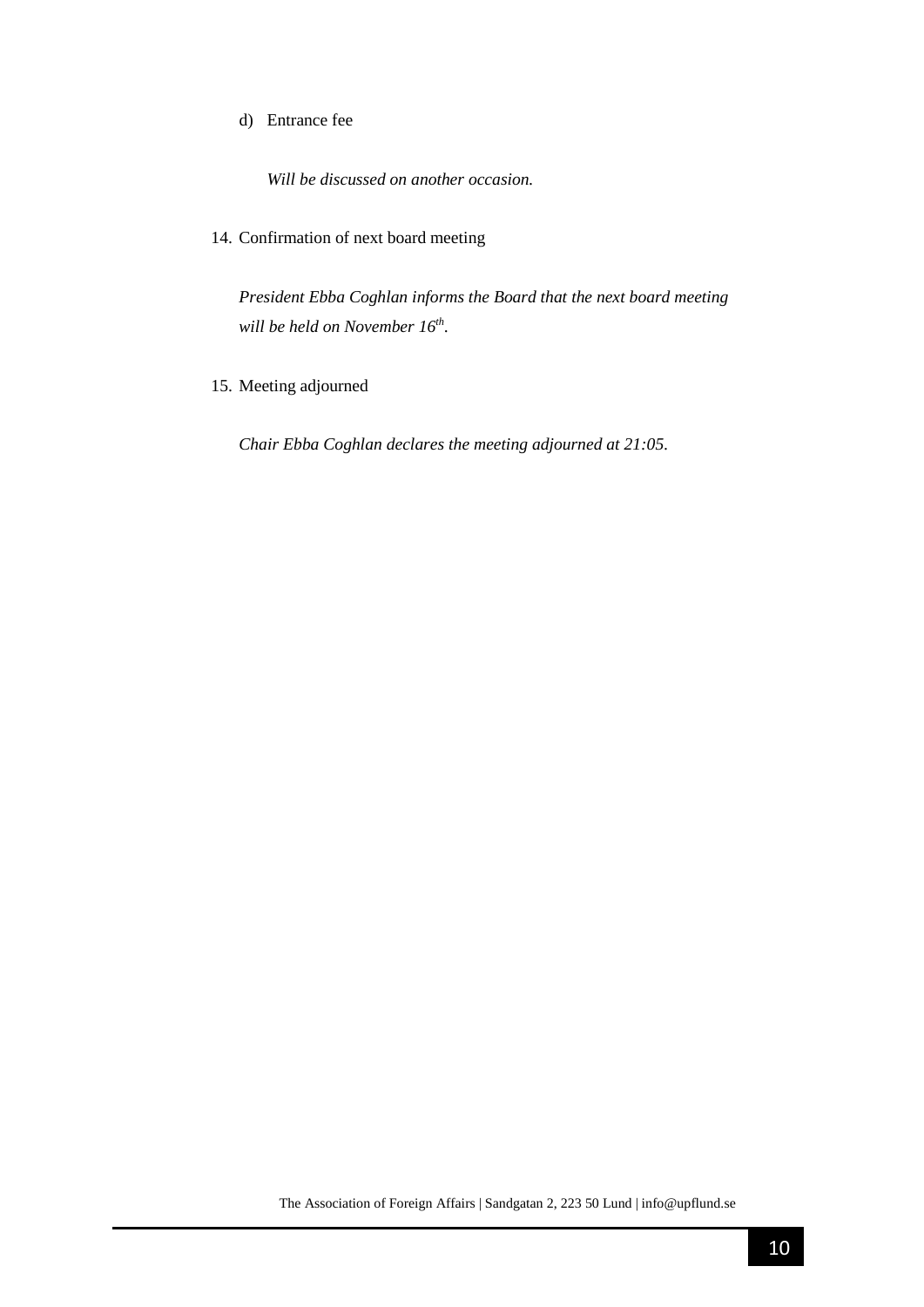Leon Klingborg, Secretary Ebba Coghlan, President

Jakob Granath, Attester Soha Kadhim, Attester

The Association of Foreign Affairs | Sandgatan 2, 223 50 Lund | info@upflund.se

*\_\_\_\_\_\_\_\_\_\_\_\_\_\_\_\_\_\_\_\_\_\_\_\_\_ \_\_\_\_\_\_\_\_\_\_\_\_\_\_\_\_\_\_\_\_\_\_\_\_\_* 

\_\_\_\_\_\_\_\_\_\_\_\_\_\_\_\_\_\_\_\_\_\_\_\_\_ \_\_\_\_\_\_\_\_\_\_\_\_\_\_\_\_\_\_\_\_\_\_\_\_\_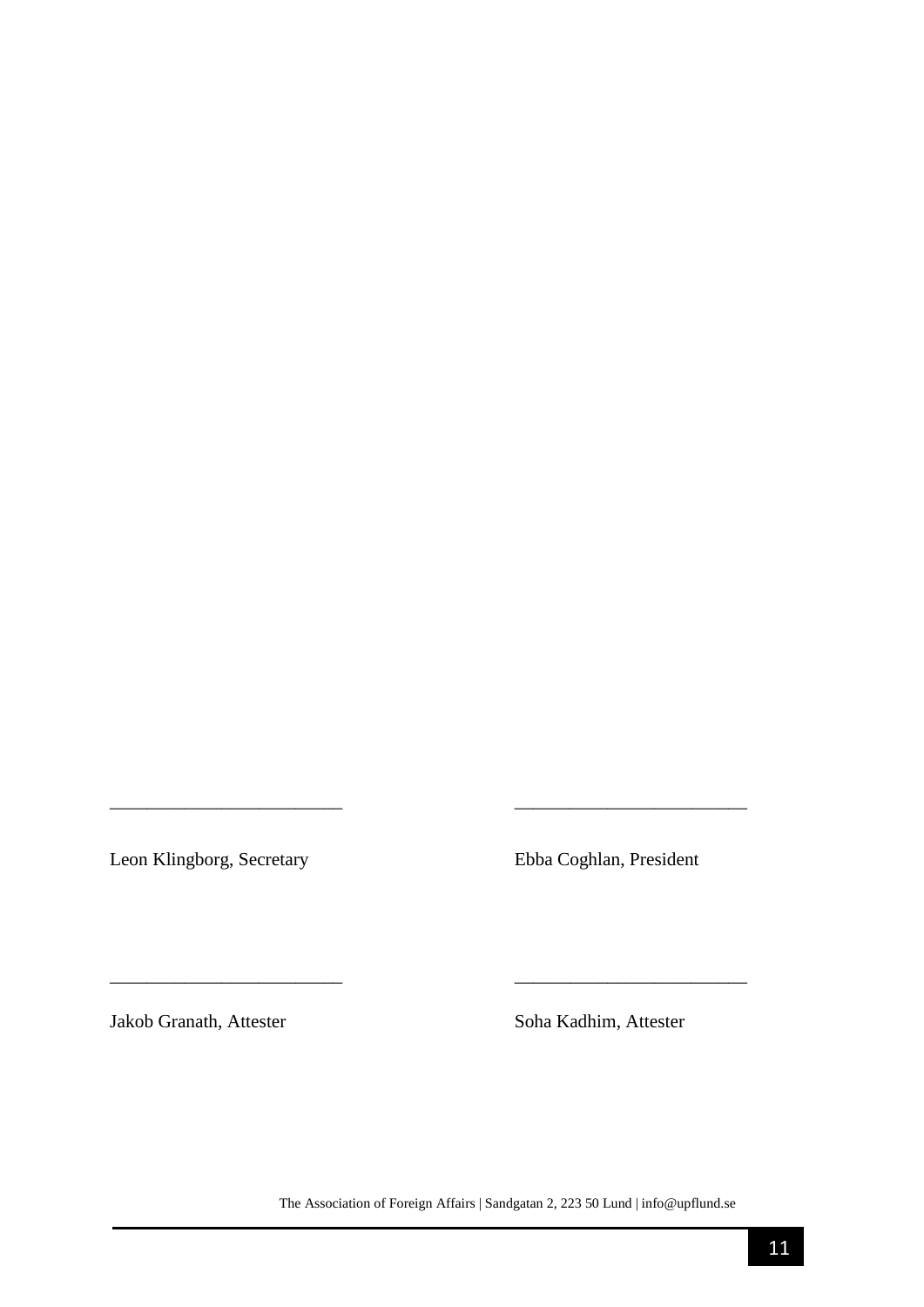

# **FOREIGN AFFAIRS**

LUND • EST. 1935

## **Board Meeting**

2017-10-19, 17:00 – 20:30

Venue: Eden Room 236

- 1. Opening of the meeting
- 2. Election of chair, secretary, attesters and vote counters of the meeting
- 3. Approval of the agenda
- 4. Presidium reporting
- 5. Election of Head of Radio Committee and Deputy Board Member
- 6. Election of Social Media Coordinator
- 7. Election of Official Photographer
- 8. Crisis Group
- 9. Senior collegium / Alumni network
- 10. The Project for the Board of 17/18
- 11. Motions
- 12. Committee reporting
- 13. Other points
	- 1. Study Circles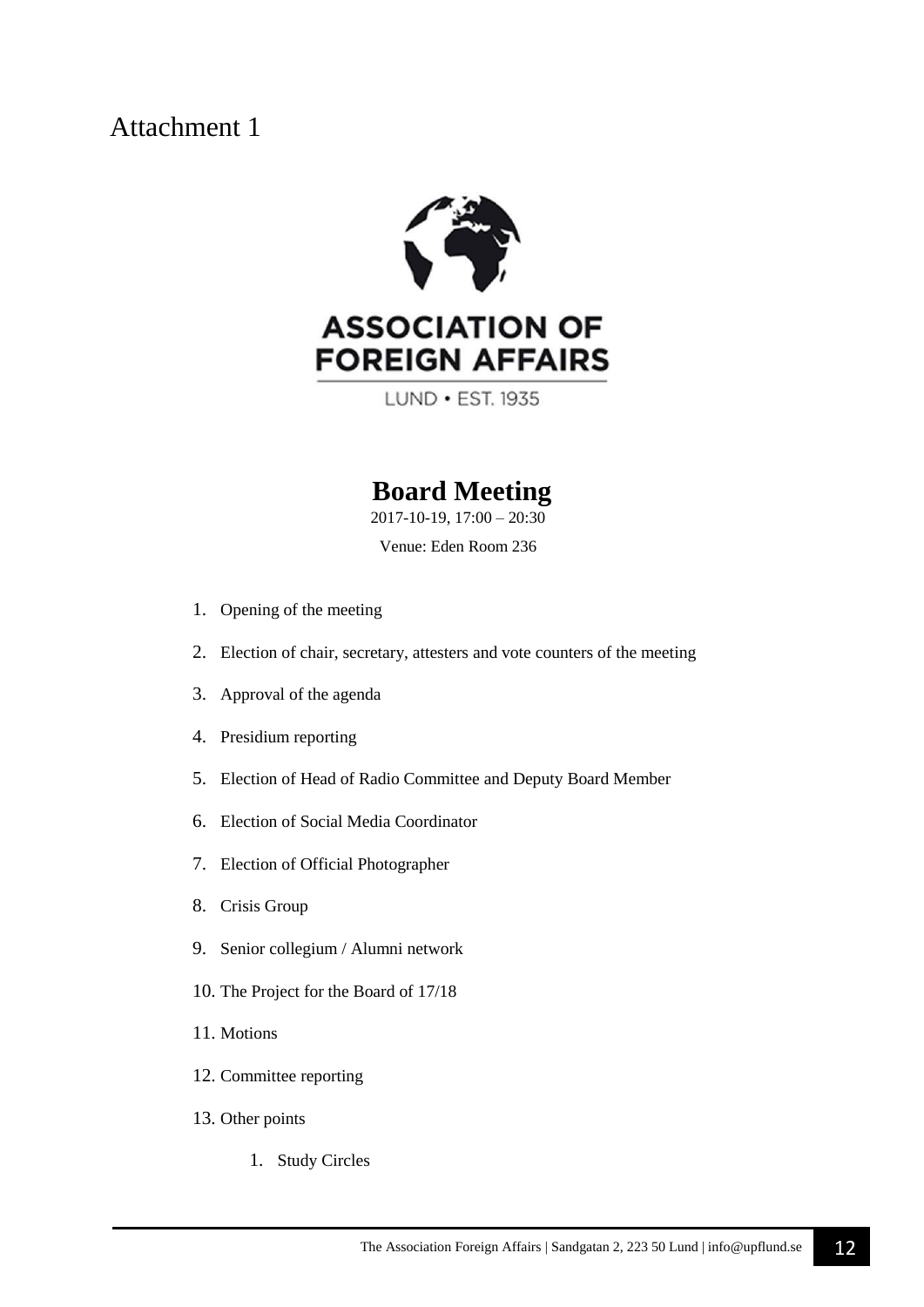- 2. Office Responsible
- 3. The Blog
- 14. Confirmation of next board meeting
- 15. Meeting adjourned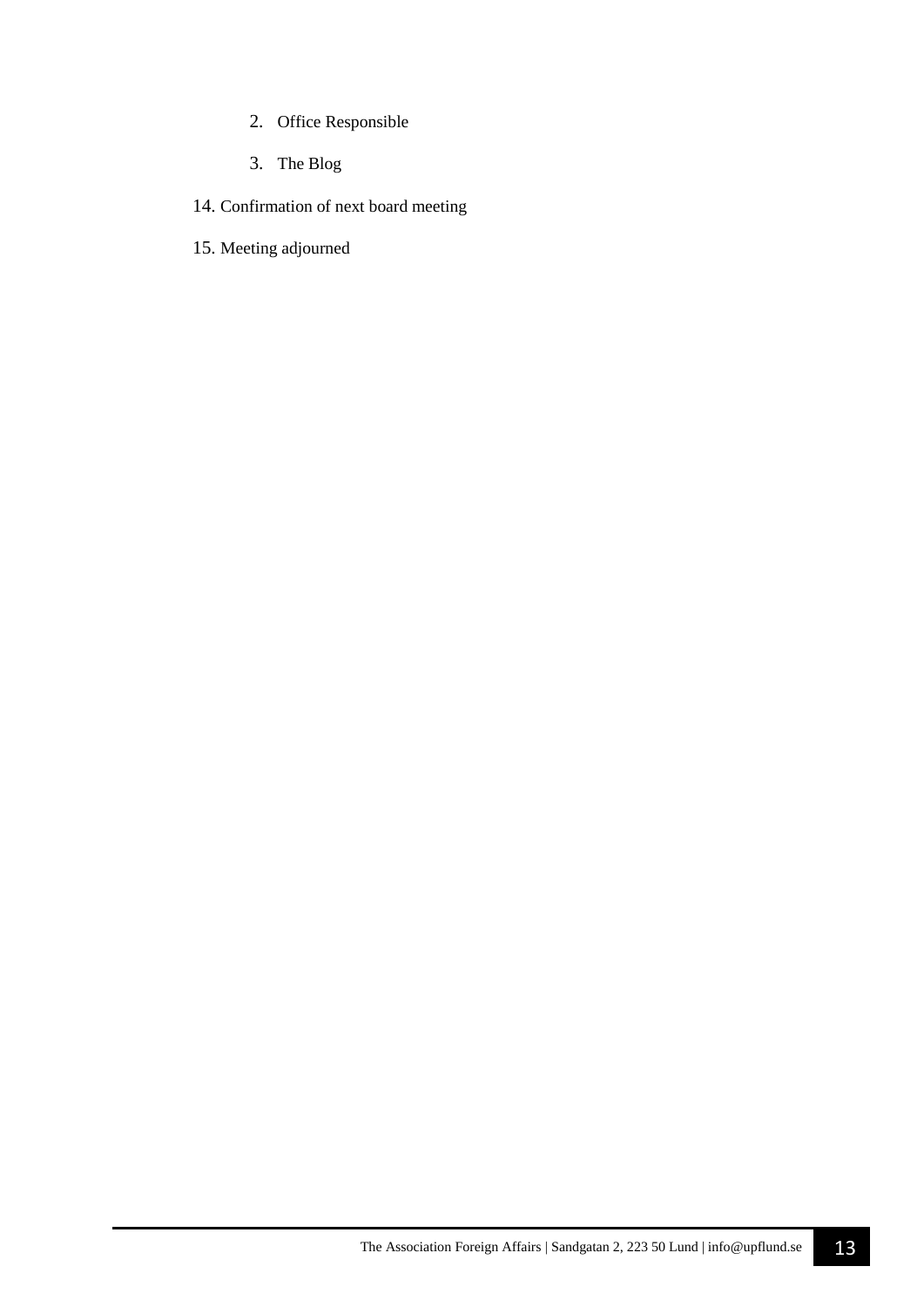Nomination for Head of Radio – Anna Bernhardsson

The Election Committee has decided to nominate Anna Bernhardsson for the position as EditorinChief of The Perspective Radio and Deputy Board Member. Anna has shown great enthusiasm and a clear vision for her potential position as Head of Radio. The Election Committee believes that Anna will contribute to a good group dynamics and make sure that every member of the Radio Committee will get their voice heard. With her positive energy and creativity, the Election Committee believes that Anna will become an inspiring and welcoming board member as well as Head of Radio.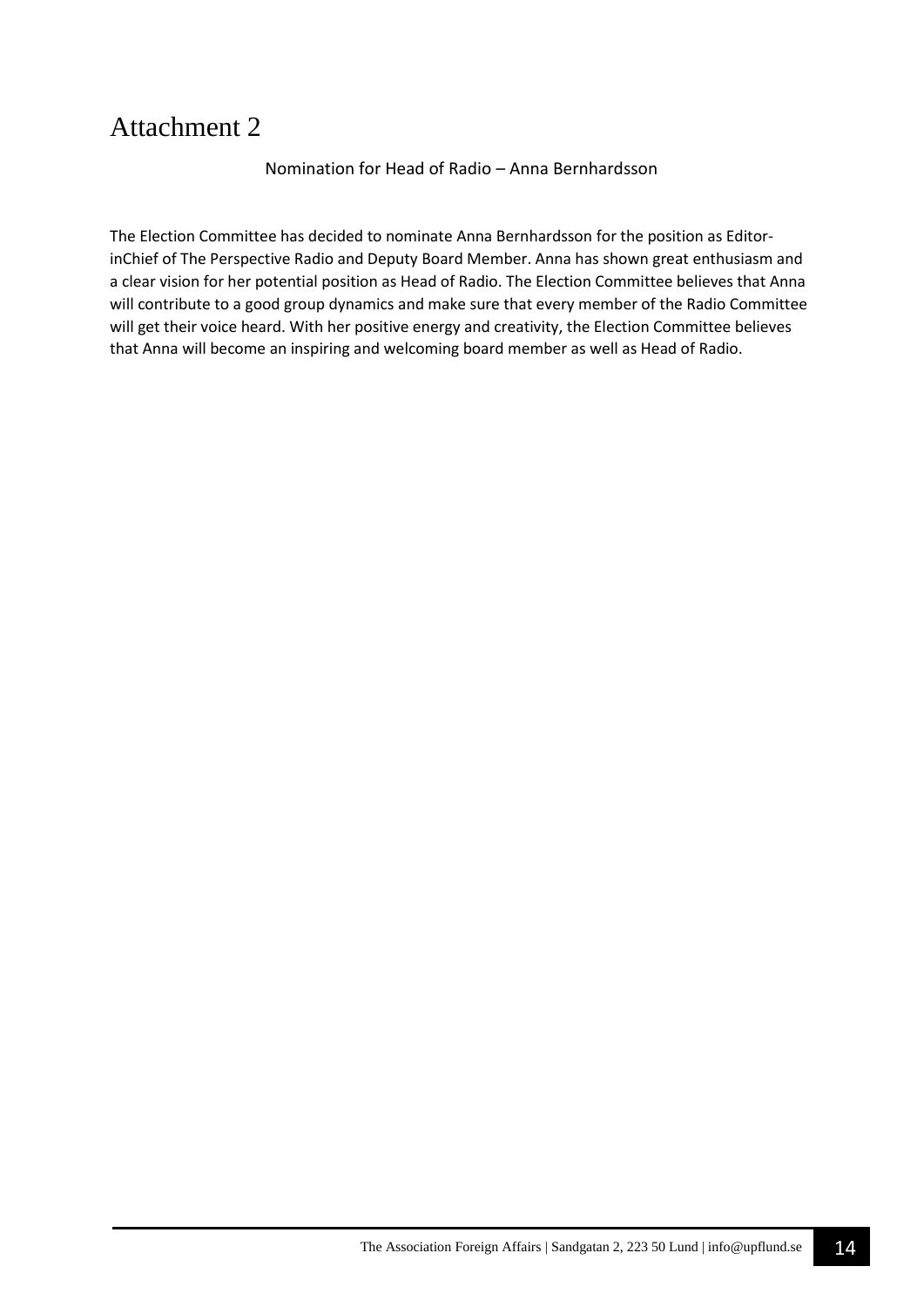## **Nominations for the PR positions**

The election committee would like to nominate Eric Hertz for the position as official photographer for the Association of Foreign Affairs. Eric has a genuine interest in photography and a solid experience from working with it. Eric is organized, motivated, easy to get along with and has valuable experience from coordinating photographers at events. The election committee believes that Eric will not only do a professional job as UPF's official photographer, but will also become an appreciated aid for the heads of PR.

The election committee would like to nominate Lisen Ehlén for the position as social media coordinator for the Association of Foreign Affairs. Lisen is a teamplayer who has several creative and interesting ideas for UPF's social media channels. She has a broad understanding of the organization as a whole as well as her potential role within it. The election committee believes that Lisen will ensure that the social media channels of UPF will have high quality content and that she will be a great asset for the heads of PR.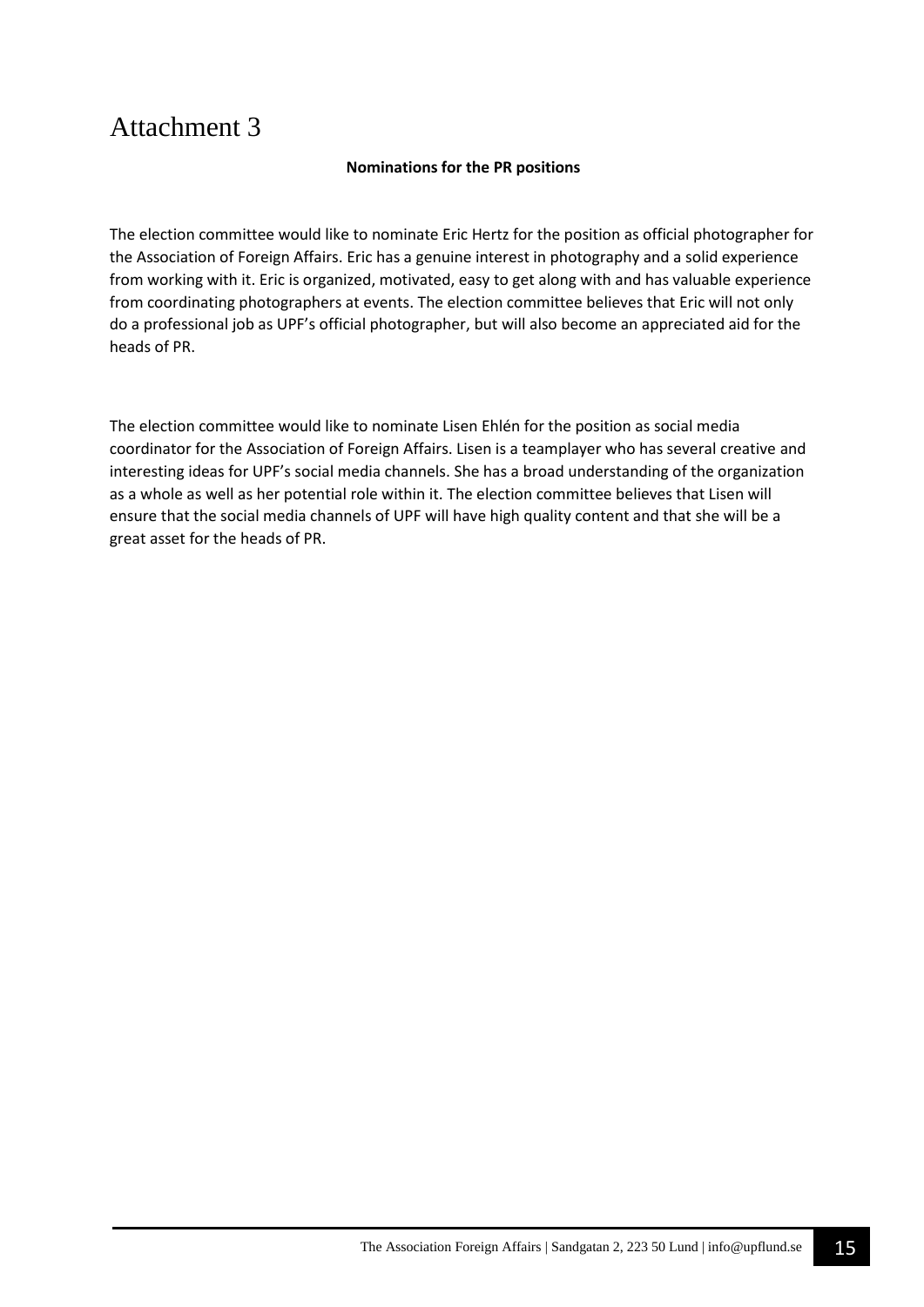## **Guidelines positions PR-committee**

**Photographer:** It's important that the person who has this role is willing to work closely and actively with the committee but also other committees. They need to be enthusiastic and motivated about the work and be willing to put time and effort into the tasks given. The person will be in charge of taking photos at lectures, events and whenever a project is being done that would include taking photos. The person also has a responsibility to make sure that someone else is taking photos if the person would be unable to attend an event themselves, therefore it is important that the person have some organizational skills and a sense of responsibility. We are looking for a driven, enthusiastic person that will bring a professional touch. If the person has their own camera that is great, but we also have a camera to offer if needed.

**Social Media Coordinator:** For this position, it is very important that the person has visions about how to bring the social media channels forward. It is much meriting if the person has been active with UPF before and thus have knowledge about the association and how we present ourselves online, also meriting if the person has experience from other organizations with communication. The person will be in charge of our Instagram, Twitter and LinkedIn accounts, so any kind of previous experience with this is meritorious. This person needs to be organized, willing to take initiative but also work closely with the heads of PR. We are looking for a person who is able to work on their own initiative but also follow our overall instructions. The person also needs to be driven, enthusiastic and be positive about putting time on this. For example, the person would be in charge of overseeing live-tweeting from lectures, be project-leader for the Christmas-calendar, Instagram posts weekly and build up the non-existent LinkedIn-page. Of course, though, with a lot of help from the Heads but with freedom for a lot of initiative

The duration of the positions is during the fall semester and the persons must be willing to continue working that full period.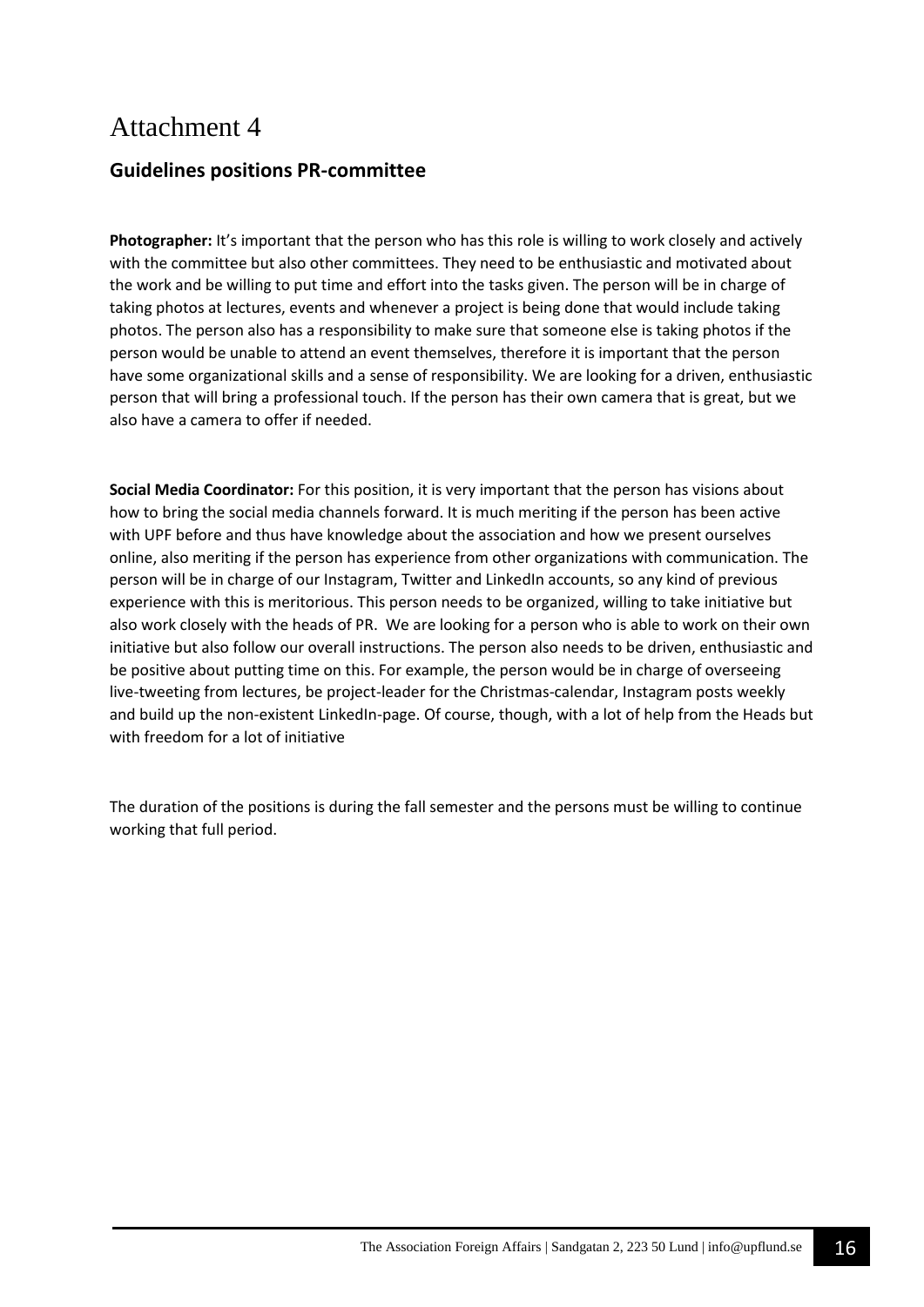

## **Motion about an exchange with the Swedish Centre in Minsk**

## **Background**

Belarus is known as the "last dictatorship in Europe" but is currently opening up to the world, enabling travel and changing in many ways. As Belarus is opening up, it is useful to find out more about this country bordering East and West. At the same time, there are many students in Belarus studying Swedish with an interest for Sweden. Therefore, an exchange between Minsk and Lund is a project that would open minds on both sides and bring educational, cultural and social value.

After receiving encouragement from the chairman of Forum Syd and enthusiasm from the Swedish Centre in Minsk, an information project in the form of an exchange is a possibility for UPF Lund in the spring of 2018.

## **Purpose**

The purpose of conducting an exchange project with the Swedish Centre in Minsk is to open up to relationships and to develop knowledge on and spread information about democracy and human rights in Belarus.

The expectations of the project are to execute an exchange project where both parties experience a development of their political, cultural and social understanding of the other country and its people and where a relationship between the two parties can be established, which in the future might grow into something stable. When our current members are sitting on positions of authority in the future, an experience like this will give them a different perspective to consider. The project would not be included in UPF Lund's budget.

## **Proposal**

This motion proposes that the board decides to:

*Initiate an exchange project between the Association of Foreign Affairs in Lund and the Swedish Centre in Minsk.* 

*Julia Bergström, UFS Representative*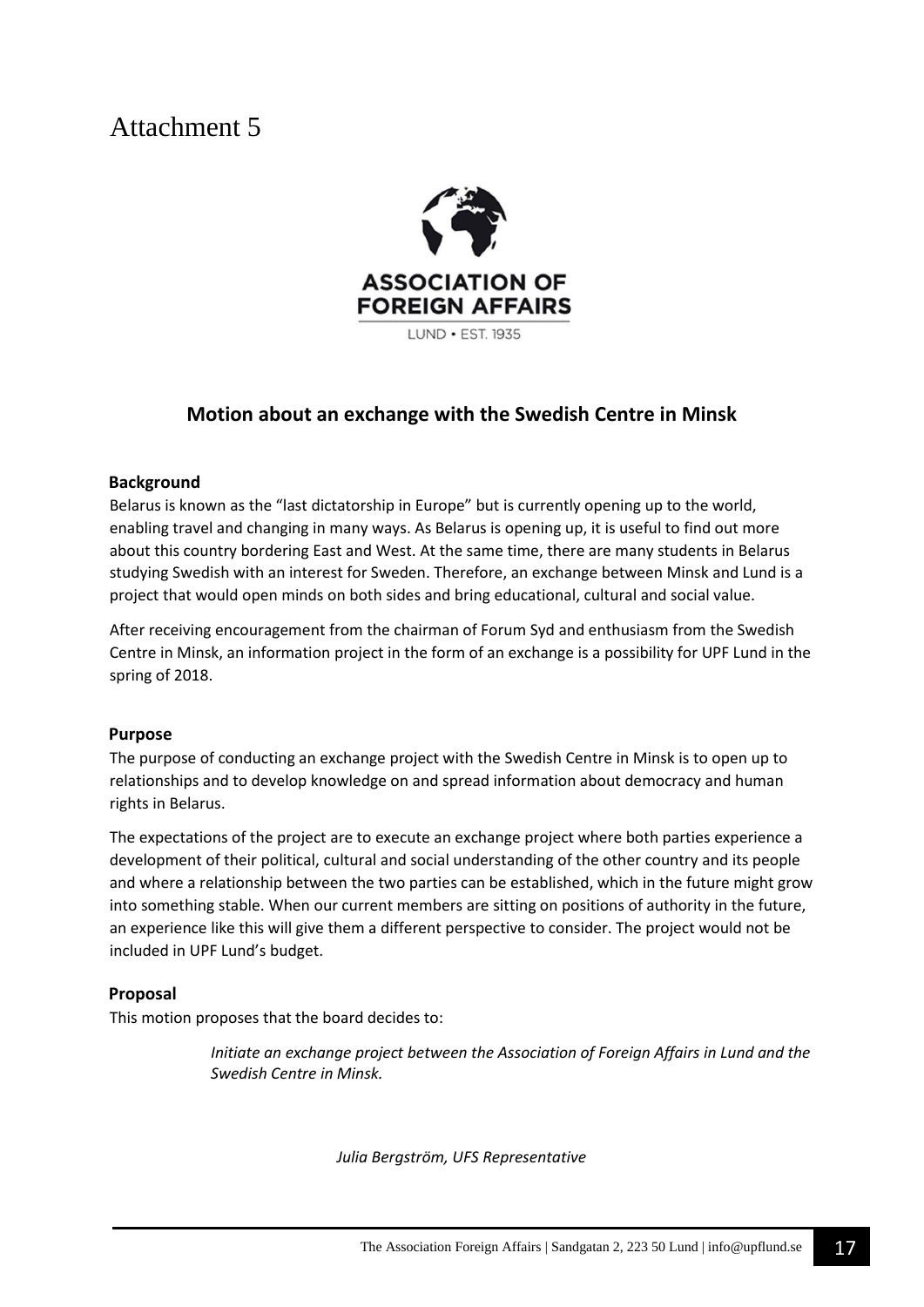

## [upflund.se](http://upflund.se/)

## **Pitch for exchange between Lund and Minsk**

The Association of Foreign Affairs in Lund (UPF Lund) is a politically independent association with the purpose of conducting activities to spread knowledge and encourage debate about issues concerning international affairs. As an association, we try to cover all sorts of topics and regions and one country that is often overlooked is Belarus. As Belarus is opening up to the world, we want to find out more about this country bordering East and West. At the same time, there are many students in Belarus studying Swedish with an interest for Sweden. Therefore, an exchange between Minsk and Lund is a project that would open minds on both sides and bring educational, cultural and social value.

## **The proposal from the Association of Foreign Affairs in Lund is simple:**

- Ten of our members visit Minsk for five days and learn about life in Belarus, visit associations and meet Belarusians. We write articles and blog posts about what we have learned, record interviews for our radio and promote Belarus in our social media.
- After this visit, the ten students hosting our members in Minsk visit Lund for five days. They get to see and experience Sweden and Swedish culture, practice their Swedish and learn about what we do in Lund.

The project is based on personal responsibility and independence for the two groups visiting each country, as well as hospitality and openness towards each other.

## **Funding:**

There are two ways for the Association of Foreign Affairs in Lund to fund this project.

- 1. We can apply for grants via e.g. Svenska Institutet (Creative Force, projekt i Östersjöregionen and Visbyprogrammet, which other actors than academics also can apply for), Stiftelsen Clara Lachmanns fond (for the Belarusian visit to Sweden), Carl Hiertas minnesfond, Kungliga Patriotiska Sällskapets Understödsfond and Postkodstiftelsen.
- 2. We can write a motion as having this exchange as our annual project for 2018, and if voted through, receive 10 000 SEK for the project, although since we expect needing around 40 000 SEK (of which ca 32 000 is covering flight tickets) for the project, we are firstly looking at other grants.

## **Expectations:**

The expectations from the Association of Foreign Affairs in Lund are to execute an exchange project where both parties experience a development of their cultural and social understanding of the other country and its people and where a relationship between the two parties can be established, which in the future might grow into something bigger and more fundamentally stable. Our alumni include people such as former Prime Minister Ingvar Carlsson and current elected chairman of Forum Syd